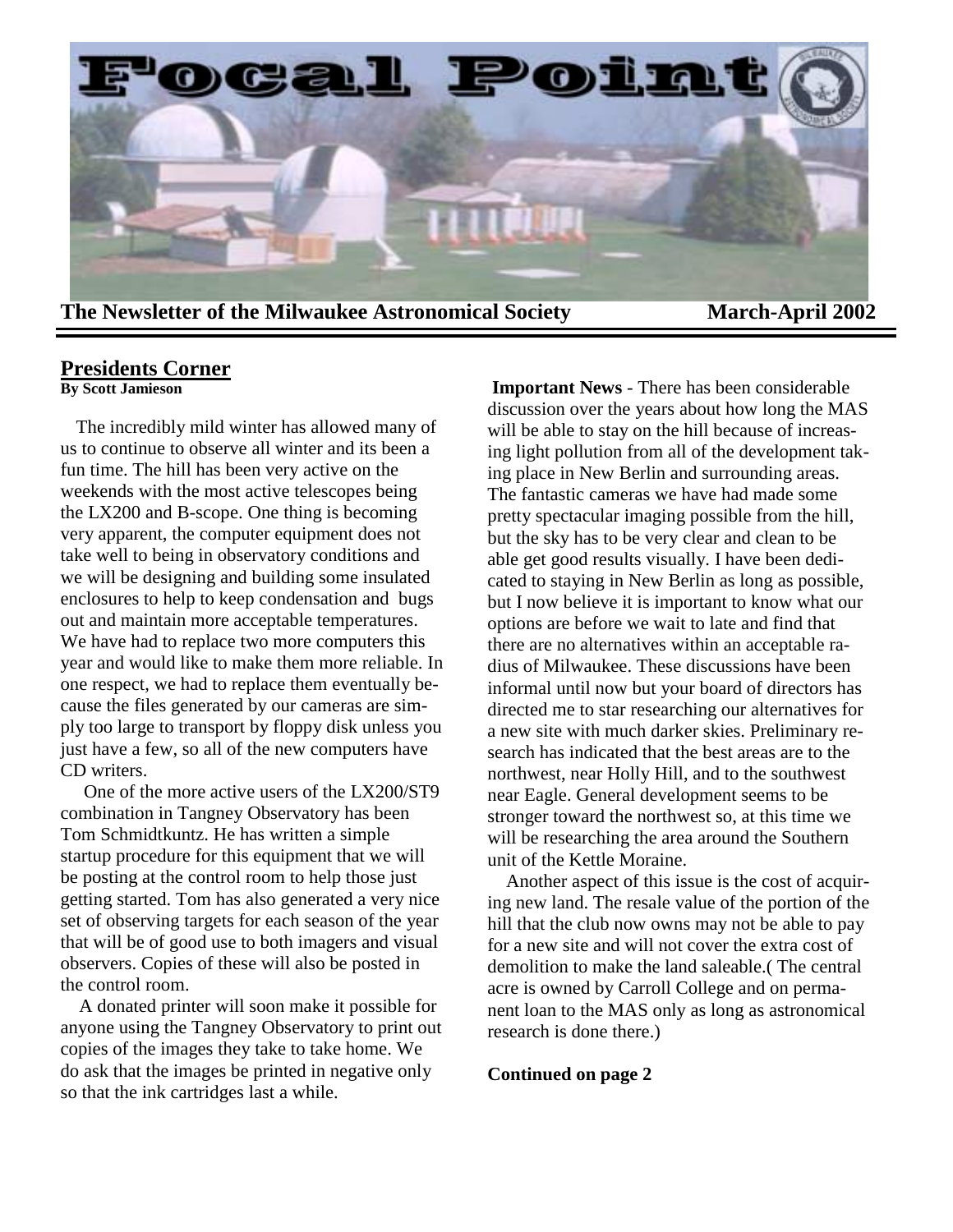2 Therefore, for the immediate future, we will con-<br>something I have never got to do since I have been centrate on trying to find some state or county forest land that is well protected in the future but that we could possibly get a free or very low cost long term lease. This has been done successfully by other clubs in more remote areas. This will involve some traveling and research by several members over the next year. One of our founder members, Bill Albrecht, has generously donated \$1000 to help in the search towards a site that will become the home of the MAS for the next 75 years.

 Our current thought is that a remote observing site used occasionally and also keeping the current site for convenience is not practical long term because the needed equipment would never be in the right place. The maintenance is bad enough on our current site and would be prohibitive with two sites. We would still have a meeting place in town such as the UWM or other site so that people who primarily attend the meetings but don't observe would not be inconvenienced at all. Many people have told me over the years that that don't use the hill for their own visual observing because there are much better sites elsewhere.

 I realize that this will be a very controversial activity but we must face up to the issue sooner or later and much later may be too late. Please give me your positive or negative input directly at SJamiem16@aol.com or at the coming meetings.

#### **Elections Coming Up -**

 Don't forget that the elections for the board of directors and officers of the MAS are coming up in May. We have four director positions becoming available, with two of the incumbents permitted to run for reelection. All officer positions are also open to new candidates, including the President. Any member can run for the board or for an officer position, but we do ask that you demonstrate your desire to become involved in the club continuously and that you can be available for meetings. Gerry Samolyk is the contact for director candidates and I am the contact for officer candidates. **Messier Hunt to take place in March -** 

 The annual attempt to hold a Messier Hunt will take place the night of Saturday, March 15-16 on the hill with a cloud /rain date the following Saturday. This is always a lot of fun with usually 12 to 15 members coming out for at least part of the night. Come out and try your hand and hunting down all of the famous faint fuzzies in one night! It is a severe challenge to get them all, so in the spirit of fun instead of work we encourage you to make up your own list and just spend a pleasant evening with friends. I will help with identification by having my own LX200 available, but I intend to search with one of the porta-scopes.

**Messier Certificate to be Awarded in April -** 

The April meeting will give me a chance to do

President of the MAS. Assuming it gets here in time, I will be awarding a Messier Certificate to Steve Diesso for finding and identifying all of the Messier objects. This is quite an accomplishment under most conditions, but Steve managed to do most of it from the MAS hill with a 6 inch telescope relying completely on star-hopping!!!

 I have never been able to complete mine and greatly respect anyone that can do it. As Steve would tell you , it is a great way to learn the sky. Please join me in saying:

### **CONGRATULATIONS STEVE!!!!!!!**



Last Messier object viewed by Steve Diesso's Messier list. It had taken 2-1/2 years to complete his jouney.

Date 12/9/01 B-scope ST-9

180 second exposure (6 30 sec. track and accumulate)

Finally, as I mentioned last month, I have completed my new observatory (pictured below). It is similar to the Bi-Cylinder Dome featured in my article in Sept 1997 Sky&Telescope but this time the base is stationary and only the dome rotates. This change was made mainly due to the constant snow getting under the wheels, but I now think it is a great improvement and simplifies the construction of the dome itself. Since my main activity is CCD imaging with a LX200, this dome is only 10 feet in diameter but this still gives me plenty of headroom due to the Bi-Cylinder shape. The scope and Camera are both controlled from my basement, and over the next few months the dome will be motorized for control while I observe the Telescope between shots via a TV camera mounted to the dome.

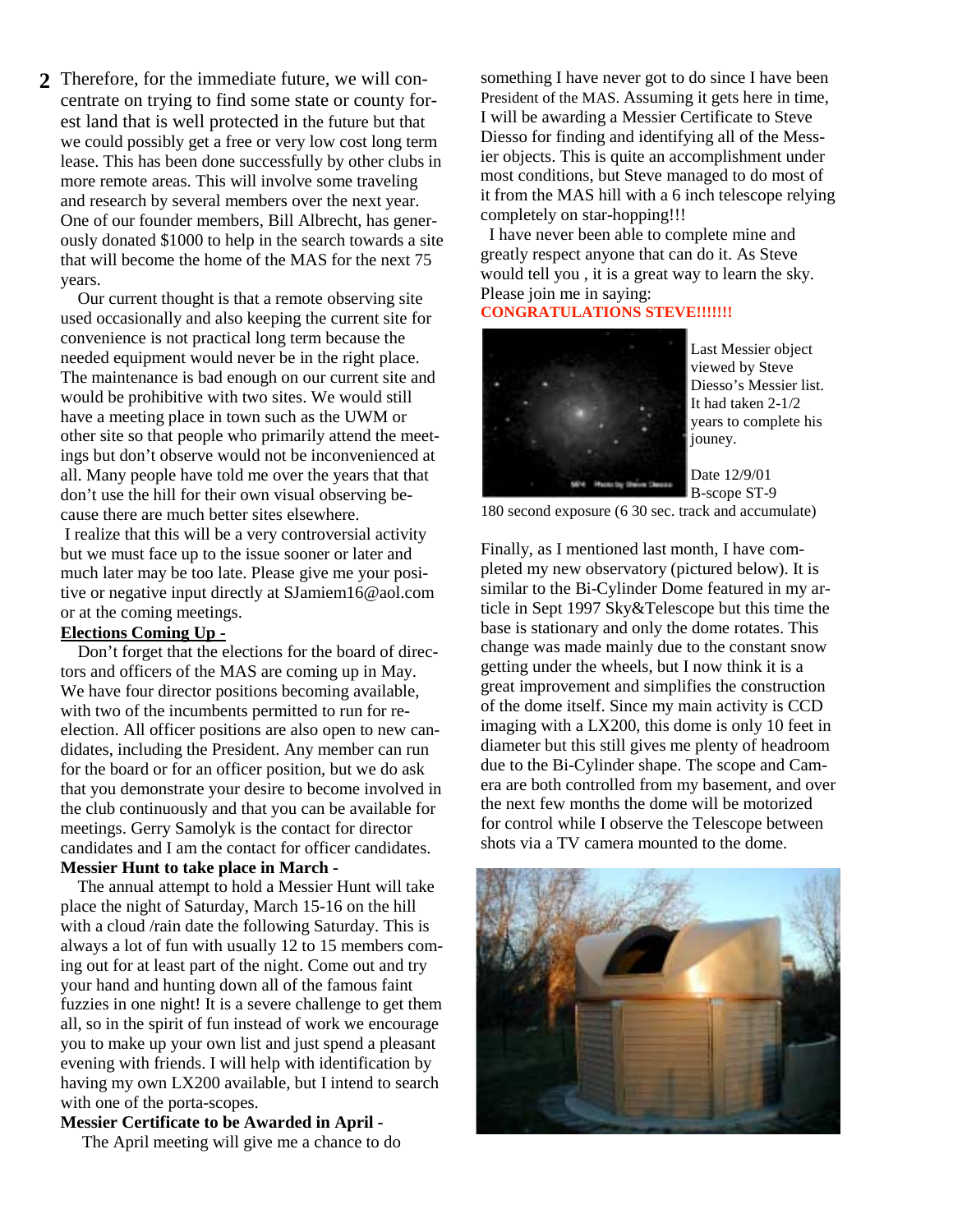# **MAS March Meeting 3**

The next meeting of the Milwaukee Astronomical Society will be held on March 15th at the UWM Kenwood campus in room 133 in the Physics building at 8:00pm. The monthly meetings will be held here until thru April of 2002.

The board meeting will be held at 7:30pm. All board members should attend. Visitors are welcome. See the map below for directions.



# **MAS Picnic**

**By Vern Hoag** 

The annual picnic will be held on July 13th this year. Chris Weber has volunteered again to help set up the grounds and cook the food. Mark your calendar for an afternoon with your fellow members and an evening of observing. Starting time will be announced at a later date.

# **Welcome New Members**

We would like to welcome Ryan & Kristin Nord, Jeff & Shelly Drew, Thomas Schneider and Christopher Noegel to our club. Please help them to feel at home. Also as new members don't be afraid to ask questions. There are plenty of people willing to help

# **Dark Sky Institute**

Lee Kieth was contacted by Jack Troeger of the Dark Sky Institute of Ames Iowa. He would like to share the following web sights with our membership. www.savethemilkyway.org and www.darkskyinstitude. org/darksky/scopes.html

## **How to find it? by Gary Parson**

This issue I would like to explain what a planisphere is. A planisphere will show you a particular section of the night sky at a certain time. You as a beginner will find this to be a very valuable tool to learn the night sky. The planisphere consist of two parts the base and the movable disc. The base carries the map of the stars at a given latitude on earth during the year. For us the latitude is 42 degree's. Different constellations will come into view month by month because of the earths rotation around the sun. A scale of months and days are on the outside of the base. Each month is divided into 5 day segments. ( see picture B)

 The movable disk has a window that shows you the different constellations visible above the horizon at a certain time. You will notice that there are compass directions also so you can also be orientated. (N, S, E, W). Different constellations will be in the window at different times of the night because of the earths rotation. A scale of hours showing the time of date will be on the edge of the disk. This will always be your local time. Be sure to make allowances for daylight savings time. When looking at the planisphere the very center point of it is the zenith (Polaris) and also the point of rotation for the disk. In picture A, it is where you can see the round metal circle. Holding the planisphere in front of you looking south turn the disk until you have the time of day and the closest day of the month touching each other. In picture B it would be March 16th at 8:00pm. While holding the planisphere over your head with the bottom edge pointing south, look into the window part of the disk and all the constellations will be into view for that time and date. Planispheres can cost from \$10.00 and up and are worth every cent. You can buy them from astronomy magazines, book stores and astronomy shops. I know Barnes and Noble have them for sure. If you want to learn the night sky quickly in my opinion this is one of the best tools made for you to achieve your goals.



The center window on the Planisphere will show you the constellations and larger stars in those constellations.

You will notice that the date and hours for this location would be March 15th at 8:00pm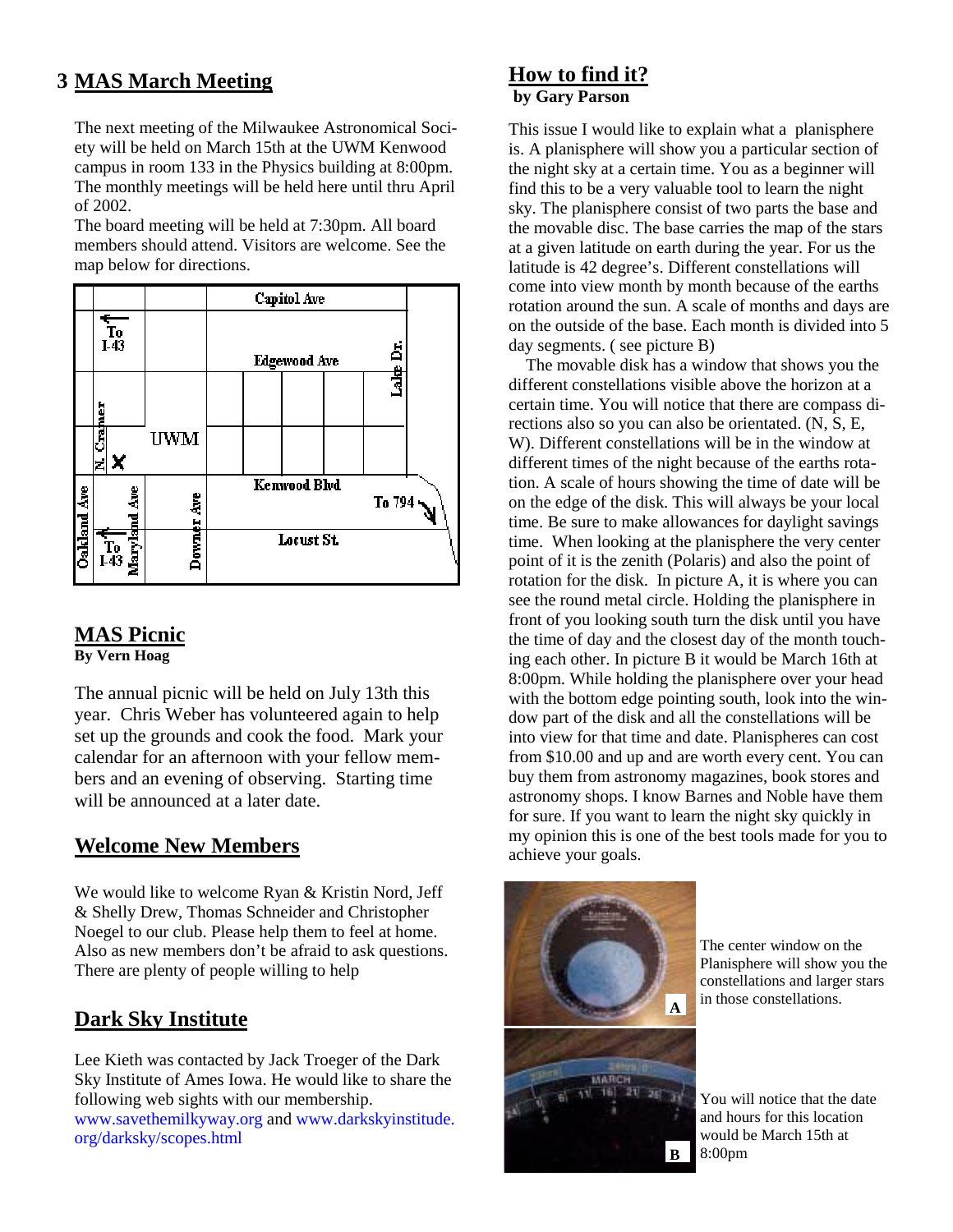# **4 Do you have an email Address**

If you have a email address that is new or changed please contact me via email at glpar1951@prodigy. net or call me at 262-895-3015.

### **Library News By Scott Laskowski MAS Librarian**

**Concern:** We have two books missing since about the spring of 2001. These books were never signed out.

- 1. A Journey through time: (Hubble….)
- 2. Shadows of forgotten ancestors.

If you have a book and its been over 2-3 months **please return them** so other have the option to use these resources.

Due to the very generous donation of T. Hoff of 2 dozen or more books several years ago we have begun to acquire a juvenile astronomy section. Upon requests more were added, and now we have added even more books that were recommended by educators of my acquaintance.

These guides contain some of the same subject magnitude. material, but don't be deceived. They overlap geology, earth science, space flight, our solar system to star maps. They are on different levels for different ages and interests. For example understanding eclipses, stellar evolution, variable stars for those who would like their children to more serious observations, to photography for the pure pleasure of it and hisas interesting to the children and there parents. Here our are new books to the MAS library.

- 1. Usborne starting point science: **Earth and Space**-by Susan Mayes & Sophy Tahta 1995
- 2. The usborne **First Encyclopedia of Space**-by Paul Dowswell-2001
- 3. The Usborne: **Complete book of Astronomy & Space**– by Lisa Miles & Alastair Smith-1998.

Please feel free to give advice or new books recomandations(title, author and publisher)to the MAS.

### **Sputnik???**

Does anyone know for sure if there is a piece of sputnik in the blue display case in the quonset hut at MAS observatory. If so please contact Lee Kieth or contact me at glpar1951@prodigy.net

### **Z UMA (Z ursae Majoris By Henry Gerner**

A couple of years ago the MAS started a project to introduce members to variable star observing. This program is on the MAS website under **Special Projects (Z UMA)**. The site gives a brief technique in observing this star and provides 4 different star charts to find it.

Gerry Samolyk asked me to give it a try and I gave a few readings on the apparent magnitude as compared to other stars. (comparison stars are given by the AAVSO). I was hooked!! This star Z UMA is a semi regular red giant variable that has left the main sequence as shown on Hertzsprung-Russell diagram that plots absolute visual magnitude versus spectral type. I started observing this star in February of 2001 and have watched the star change from a magnitude of 8.7 to 6.5 and it is currently going back down a

tory, data and knowledge that are probably just my eyepiece (28mm) and move my scope slightly I use a 8" Dobsonian at f4.5 with an Orion EZ finder (Red Dot) although I do recommend a finder scope. From the web site in the wide finder chart where the pot attaches to the handle of the **Big Dipper** is a 3.3 magnitude star named **Delta UMA.** I aim the red dot on that star and move the scope so that star is on the outer edge of the red dot finder. I then look through away from the direction of **Delta UMA** until the asterism (pattern) of a fish hook comes into view that matches the view as shown on the 86 comp star centered eyepiece chart. When guiding to other comparison stars I keep the images in focus , then I take the image out of focus to compare magnitudes as it is easier to determine if

> **Z UMA** is brighter or then the comparison star. A plot is made using **Z UMA's** apparent magnitude vs. the Julian date.

**(See chart and light curve on page 5)** 

**Continued on Page 5**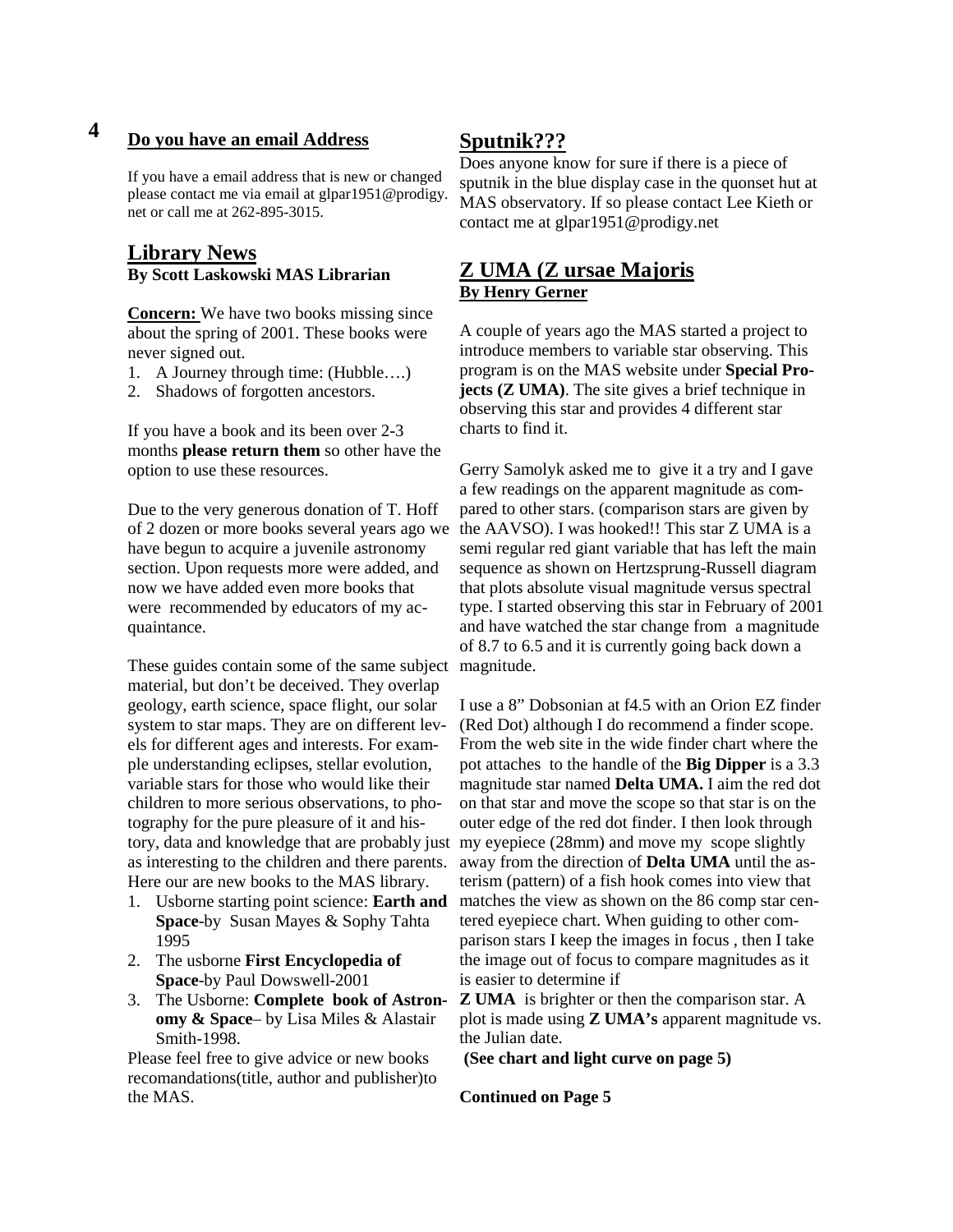**5** 



You have to experience the thrill of watching a star change its visual magnitude due to its nuclear furnace going through its changes. I highly recommend giving it a try.

### **Letter from the editor**

I would like to take this opportunity to thank Henry Gerner for writing the above article for our Focal Point. I would also like to thank Bob Manske for putting the FP on our web sight. It is important for all of us to be active at one time or another in our newsletter. It will make the FP more interesting for all of us to read and enjoy.

## **Upcoming Speakers By Tom Pelnar**

The speaker for the March meeting is to be announced. For the April meeting the speaker will be Francis Haldzen he will be talking about the neutrino telescope at the south pole.